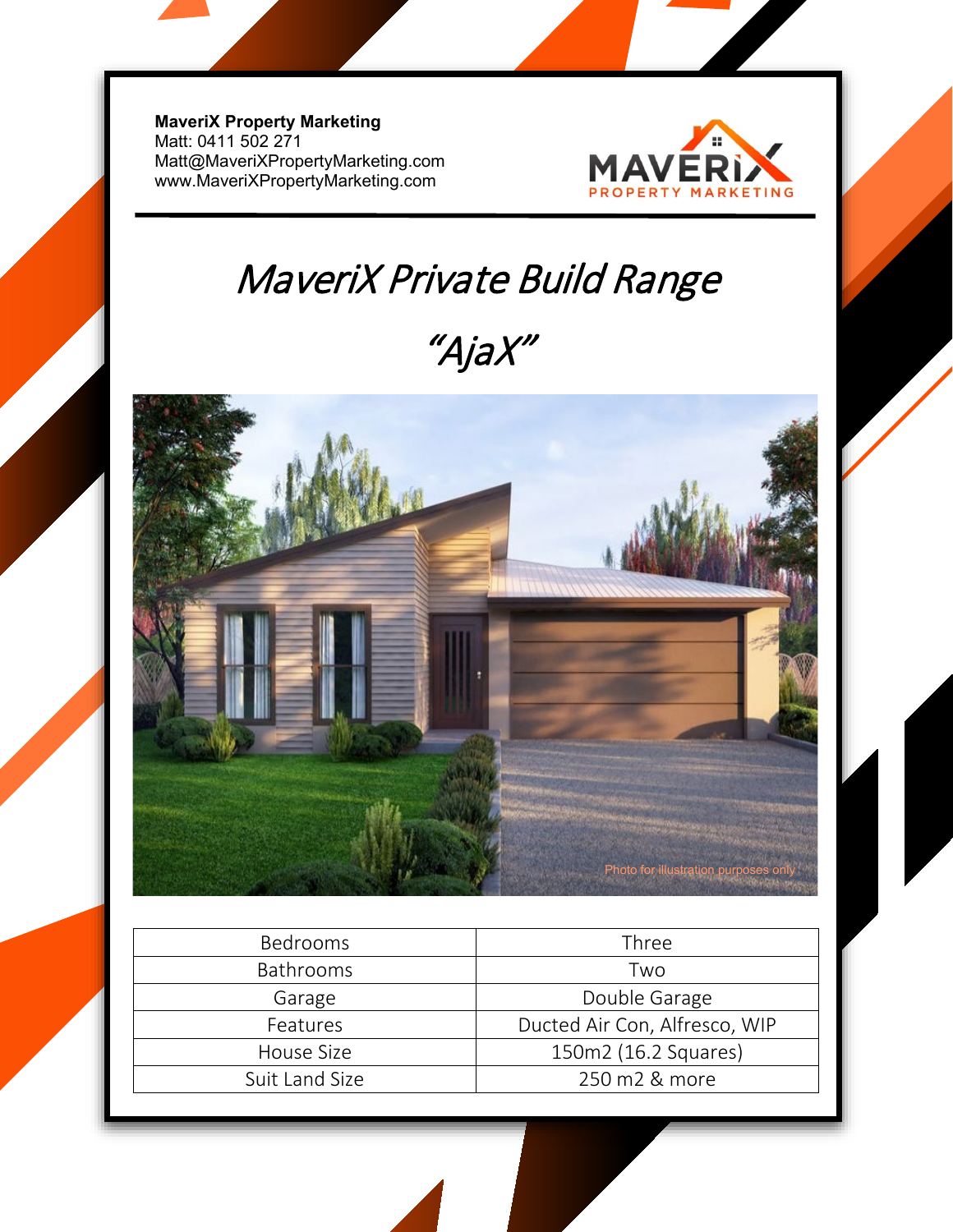## Appraisal Summary:

Customizable yet complete.

100% finished and ready to move in; the  $A_j$  ax floor plan is cleverly designed to fit three bedrooms onto 250m2 blocks, allowing for a quality home perfect for first home buyers or those looking to downsize.

Three bedrooms, main bedroom with walk-in wardrobe and ensuite, built-in wardrobes to bedrooms two and three, with mirror sliding access doors.

2550mm (8 foot 6 inch) high ceilings throughout.

Smartstone 20mm bench tops to kitchen with laminated floor, overhead cupboards and drawers, all with 'soft-close' feature. Beko stainless steel faced fan-forced under bench oven, Beko 900mm ceramic cook top, Beko stainless steel integrated rangehood, feature tiled splashback above bench top to underneath overhead cupboards, Beko stainless steel faced dishwasher, double bowl under mounted stainless steel sink with quality Flickmixer tap, walk-in pantry with four rows of melamine shelves, twin rubbish bins in cupboard drawer, 1000mm wide fridge recess with water connection and wide breakfast bar

Ducted air-conditioning, separate laundry, double garage, concrete side boundary footpath, fully turfed and landscaped front and back gardens, fully fenced with side access gate; ready to move in.

The  $A_j$ *aX* package is built by a local, hands-on builder who ensures a highquality construction and efficient build times.

*Note: The MaveriX Property Marketing Private Built Range are designed to offer fully finished, ready to move in packages to those who have sourced or are in the process of sourcing their own land. These packages have been previously built by private, local builders who maintain their copyright for all plans and specifications. While inclusions can be customised and floor plans altered to suit your block, aspect, dimensions, budget or needs, these packages are designed to be purchased 'as is' and are quoted accordingly.* 

*Please enquire for further information, to build, or to discuss customisation.*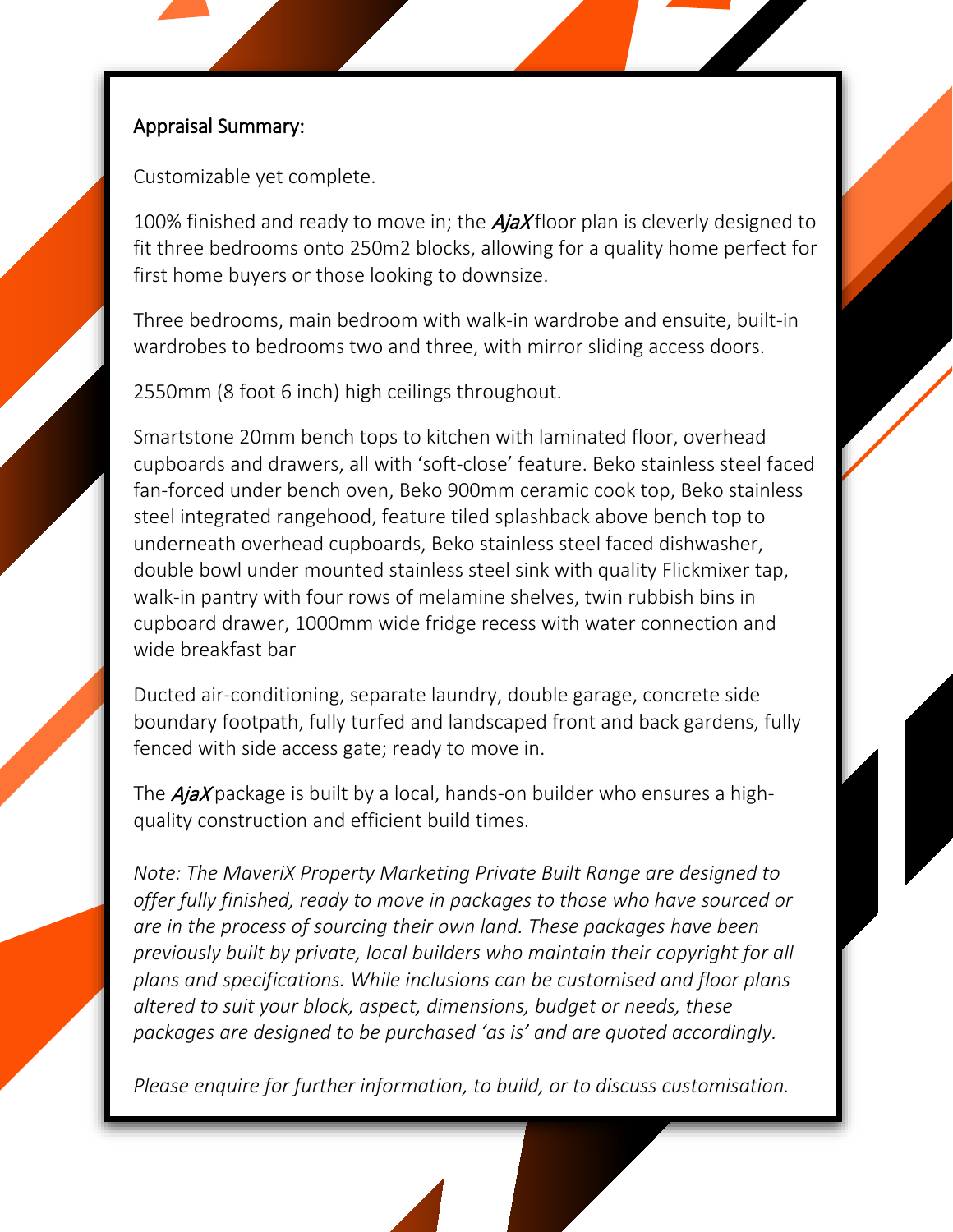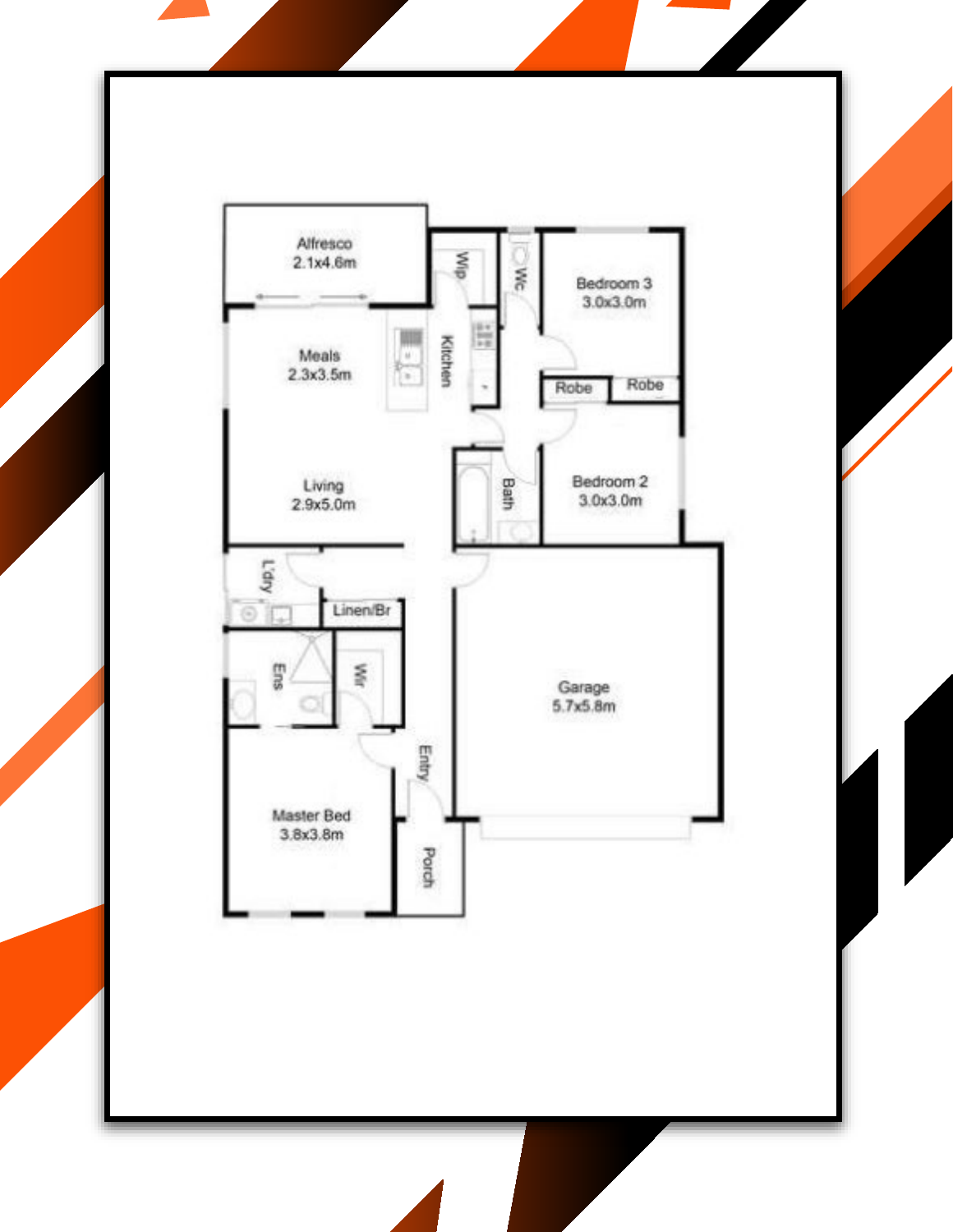## Inclusion List:

- Colorbond roof (Custom Orb) profile, 15.0 degree pitch with 55mm Anticon insulation blanket to the underside of the roof sheeting.
- Colorbond roof to front entry porch, lined and sealed with 140mm x 140mm stained hardwood timber support post
- 7.5 star energy efficiency rating attained
- Colorbond fascia and gutter
- Concrete floor slab
- Hardies weatherproof external cladding, sealed and painted to part of front elevation, cement rendered and painted brick to remaining part of front elevation, sides and rear elevations
- Sisalation (moisture proof barrier) fixed to timber frame behind all cement rendered brickwork and external weatherproof cladding
- R1.5 Batts providing additional insulation behind all external weatherproof external wall cladding
- T2 pest resistant timber frames and roof trusses throughout
- 2.550 metre (8 foot 6 inch) high ceilings throughout
- Powder coated aluminium windows and glass sliding doors
- Flyscreens to all opening windows and glass sliding doors
- 600mm x 300mm ceramic floor tiles to bathroom, ensuite, wc and laundry
- Quality range of 5mm premium vinyl plank flooring to bedrooms, wardrobes, front entry, hallways, living and meals area and kitchen
- Humes 1200mm wide feature front entry door

• Ensuite to bedroom one with rimless back to wall dual flush wc with 'soft-close' lid and seat, laminated vanity cupboards ('soft-close' doors and drawers) with 20mm stone vanity bench top, vitreous china basin with frameless full width mirror above, semi-frameless clear safety glass shower screens and pivot access door, chrome shower hose and adjustable rose on adjustable vertical chrome column, chrome double towel rail, chrome wc paper holder, decorative smart tile floor wastes, light-exhaust fan to ceiling and cavity sliding access door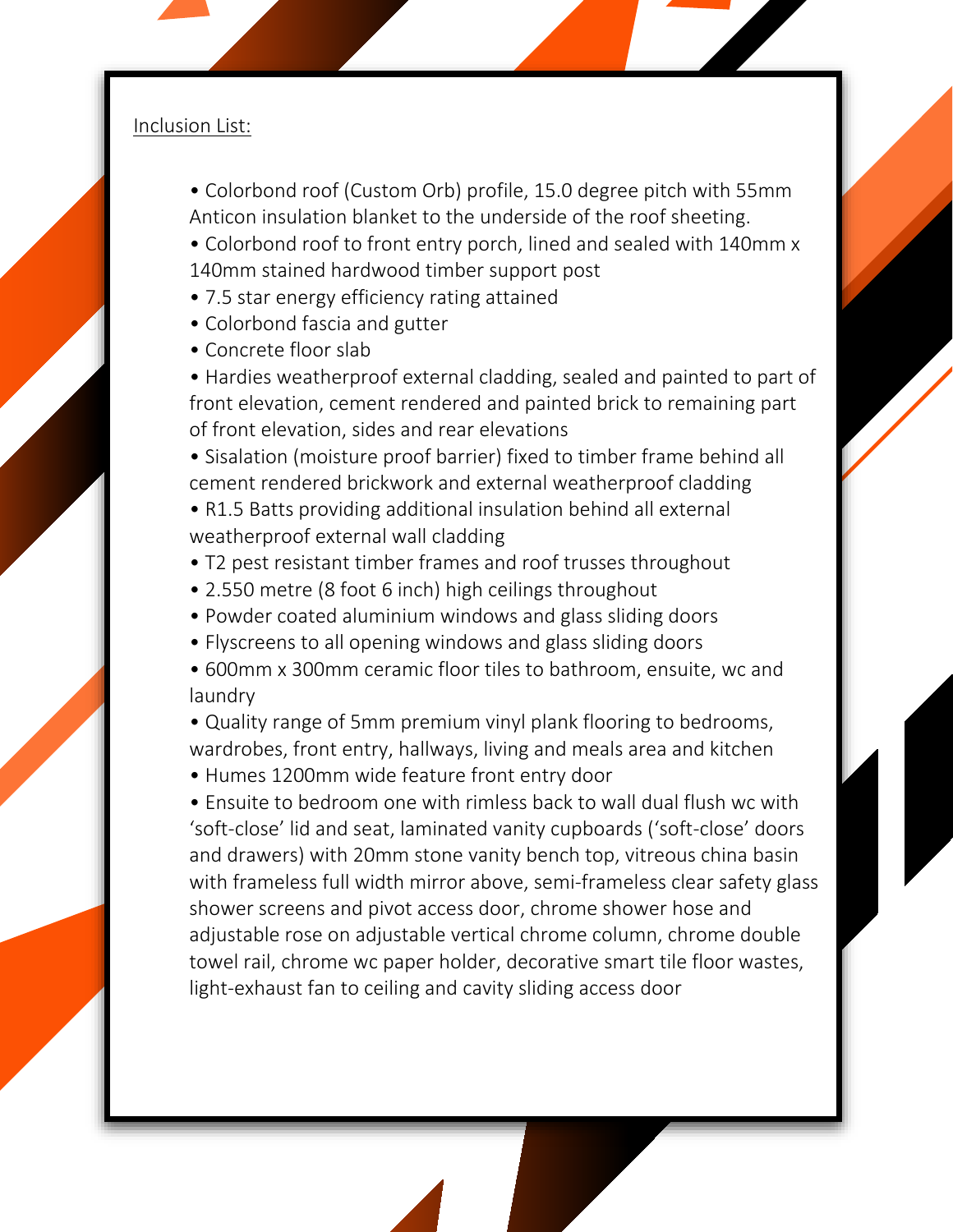• Main bathroom adjacent to bedrooms two and three with freestanding 1580mm long acrylic bathtub, chrome shower hose and adjustable rose on adjustable vertical chrome column above bathtub, 2 fixed glass semi-frameless panels and pivot access door. Laminated vanity cupboards ('soft-close' doors and drawers) with 20mm stone vanity bench top, counter top vitreous china basin with full width frameless mirror above, chrome double towel rail, decorative smart tile floor wastes, light-exhaust fan to ceiling and swing access door

• Toilet opposite main bathroom with rimless back to wall closecoupled dual flush unit with 'soft-close' lid and seat, chrome plated wc paper holder, exhaust fan and privacy lock to swing access door

• Chrome plated 'Harmony' or similar quality mixer tapware to kitchen, bathroom, ensuite and laundry

• 1.8 metre high wall tiling in both showers, (shower over bath, in main bathroom) splashback tiles above vanities, laundry tub and above kitchen bench tops. Skirting tile to double garage perimeter concrete floor

• Built-in wardrobes to bedrooms two and three each with melamine top shelf, chrome plated hanging rail and mirrored faced sliding access doors

- Walk-in wardrobe to master suite, melamine top shelf, bank of side shelves, chrome plated hanging rails and swing access door
- Swing access door to master suite
- Vinyl faced double door linen cupboard with four rows of melamine shelves adjacent to laundry

• Hardwired smoke detectors with battery backup in ceilings in all bedrooms and in hallways outside bedrooms in compliance with new safety regulations

- 10kw Ducted air-conditioning unit installed with seven outlets
- Tv point to living area and master bedroom (2)
- Two data connection points, living area and bedroom one
- House is prewired for telephone connection and the National Broadband Network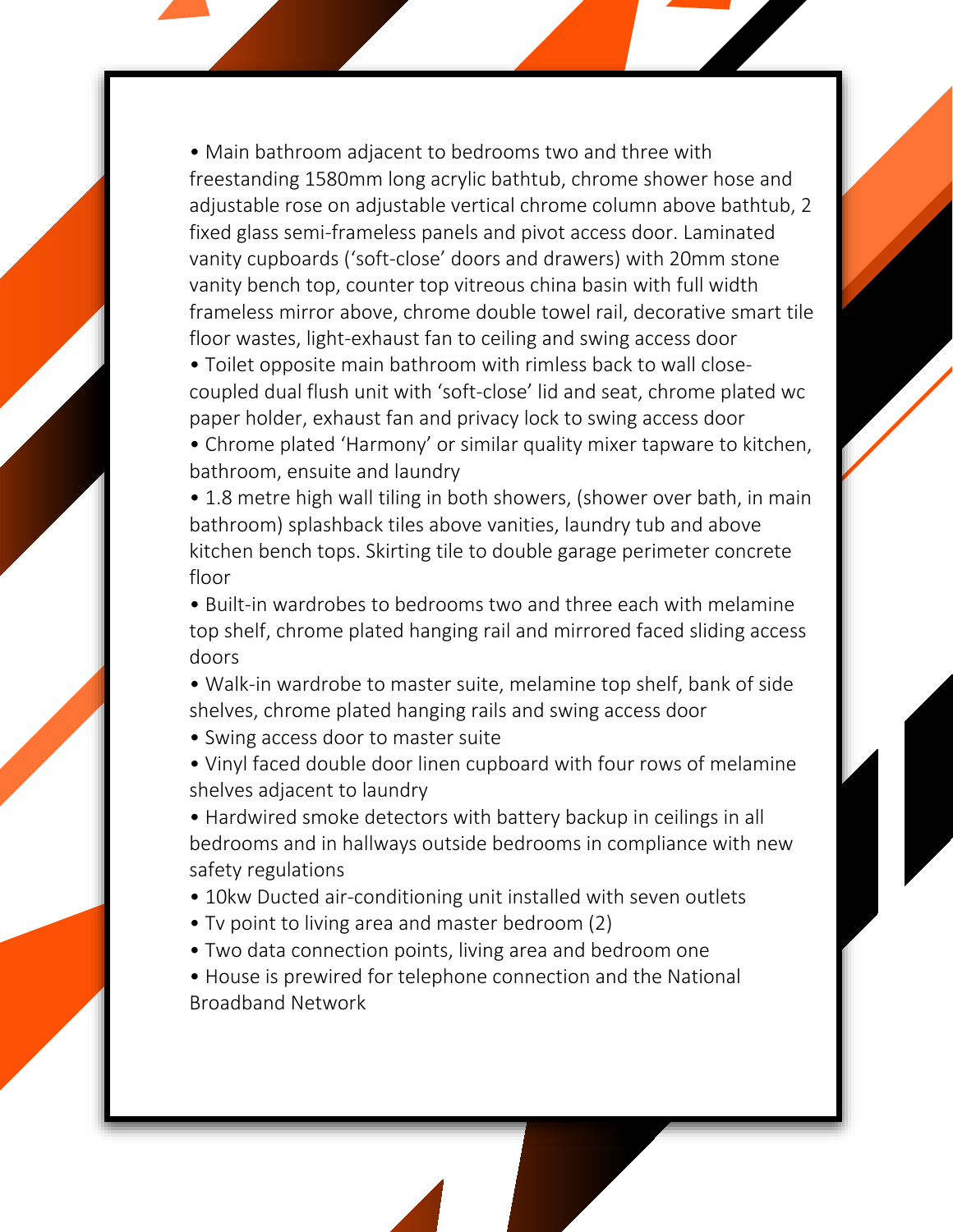• Circuit breakers and earth leakage safety switches installed throughout house

• 80% energy efficient LED downlights to living area, meals area, entry hallway, master bedroom and walk-in wardrobe, kitchen, bathroom, ensuite, laundry, wc, front entry porch, alfresco, timber blade ceiling fan lights to all bedrooms, two single batten tubes to double garage and wall light to illuminate clothes drying area

• Humes decorative panelled internal doors with brushed chrome lever type door handles

- Cushion or clip-on door stops to all internal doors
- Draught excluder to front entry door
- Finger jointed pine architraves and skirting boards, splayed profile
- 75mm coved plaster cornice to ceilings throughout
- Plasterboard internal linings to walls and ceilings
- Water resistant Versalux wall linings to wet areas

• Smartstone 20mm stone bench tops to kitchen with laminated floor, overhead cupboards and drawers, all with 'soft-close' feature. Beko stainless steel faced fan-forced under bench oven, Beko 900mm ceramic cook top, Beko stainless steel integrated rangehood, feature tiled splashback above bench top to underneath overhead cupboards, Beko stainless steel faced dishwasher, double bowl under mounted stainless steel sink with quality Flickmixer tap, walk-in pantry with four rows of melamine shelves, twin rubbish bins in cupboard drawer, 1000mm wide fridge recess with water connection and wide breakfast bar

• Separate laundry with 45 litre stainless steel laundry tub inset in 20mm stone bench top, concealed chrome finished washing machine taps, two door laminated floor cupboards, and glass sliding exit door to plain concreted footpath

- Foldaway clothes hoist supplied and installed
- Aquamax 315 litre electric hot water system installed
- Double garage with remote controlled automatic opening Panelift door (2 remote controls and one wall mounted) with internal swing door access

• Exposed aggregate concrete drive to double garage and footpath to front entry porch